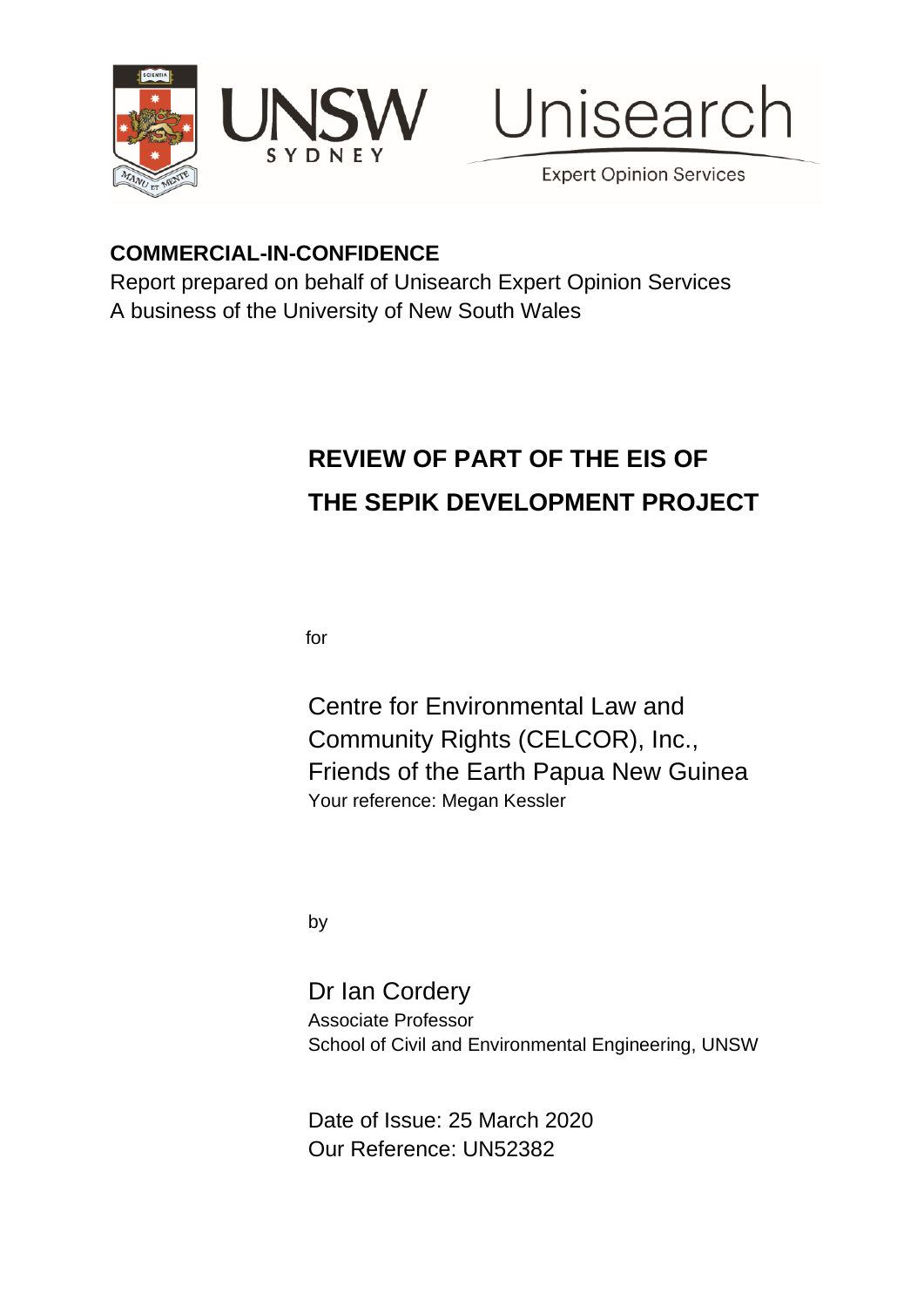## **CONTENTS**

# **Page**

| AN ASSESSMENT OF THE SEPIK DEVELOPMENT PROJECT ENVIRONMENTAL  |  |
|---------------------------------------------------------------|--|
|                                                               |  |
|                                                               |  |
|                                                               |  |
|                                                               |  |
|                                                               |  |
| SEPIK DEVELOPMENT PROJECT CHAPTER 11 WATER MANAGEMENT         |  |
|                                                               |  |
|                                                               |  |
|                                                               |  |
|                                                               |  |
| SEPIK DEVELOPMENT PROJECT ATTACHMENT 2 (INCLUDING 2A TO 2F)17 |  |

**APPENDIX A: Curriculum Vitae**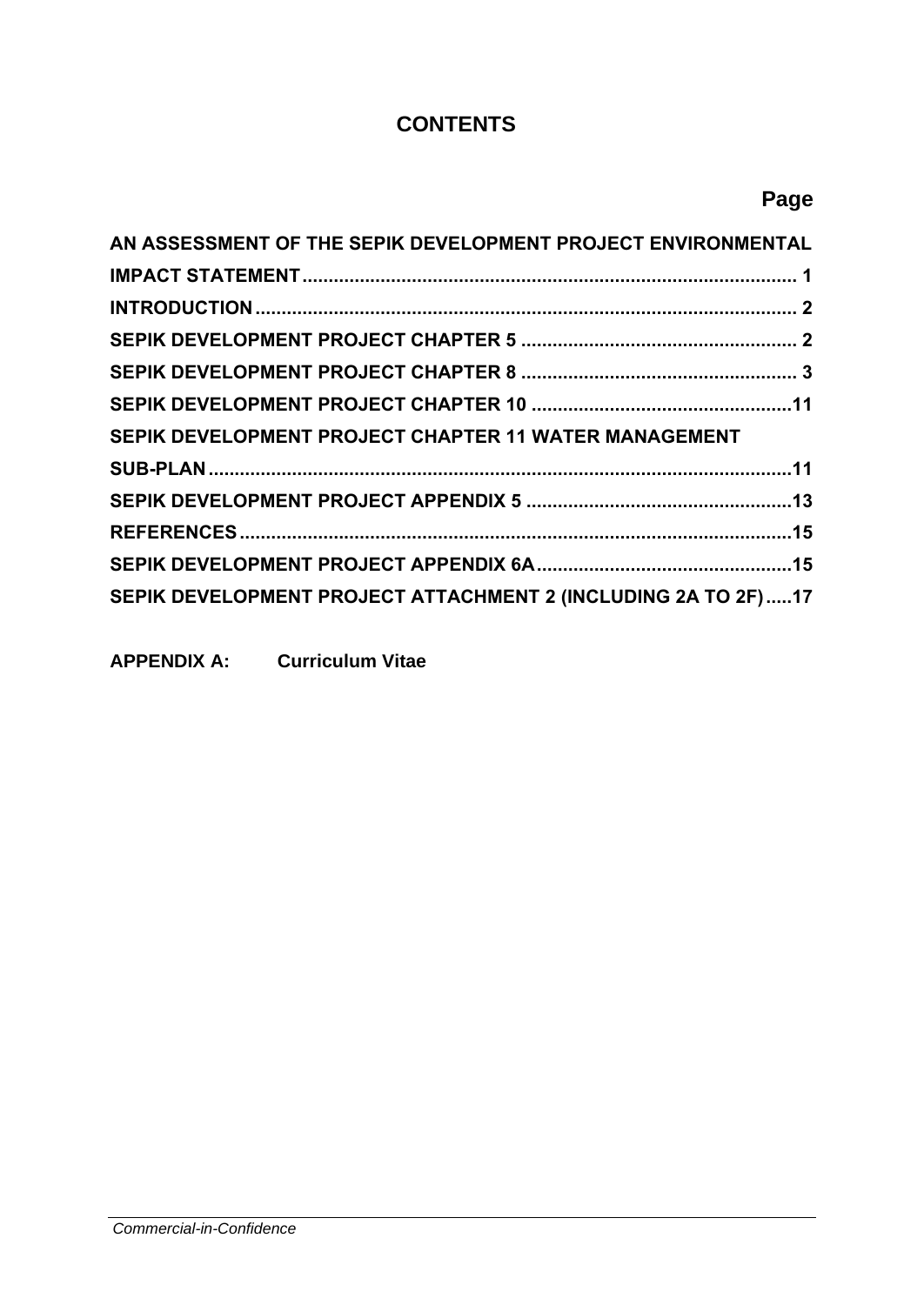# <span id="page-2-0"></span>**AN ASSESSMENT OF THE SEPIK DEVELOPMENT PROJECT ENVIRONMENTAL IMPACT STATEMENT**

- 1 **Prepared by Ian Cordery ME, PhD**. Honorary Associate Professor, School of Civil and Environmental Engineering, The University of New South Wales.
- 2 I have been requested by the "Centre for Environmental Law and Community Rights, Inc., (CELCOR) to provide expert advice in relation to surface water impacts discussed in the "Sepik Development Project Environmental Impact Statement". As requested by CELCOR I have read the Australian Federal Court Rules and the Expert Evidence Practice Note and agree to be bound by it.
- 3 My qualifications to provide such advice are that I have been teaching and researching surface water hydrology and water resources for 50 years, mainly at the University of New South Wales, but also for short periods in Switzerland, UK and USA. My research and writings have concerned flooding, and its causes and effects, flood modelling, flood forecasting, stormwater pollution and control, long term forecasting of rainfall and more recently effects of climate change on water resources. I am author of one water resources textbook, author of chapters on floods in two hydrology/water resources Handbooks, author of about 50 research papers published in international journals and about 100 international conference papers. I have completed numerous expert witness reviews for litigants and written a few published opinion pieces.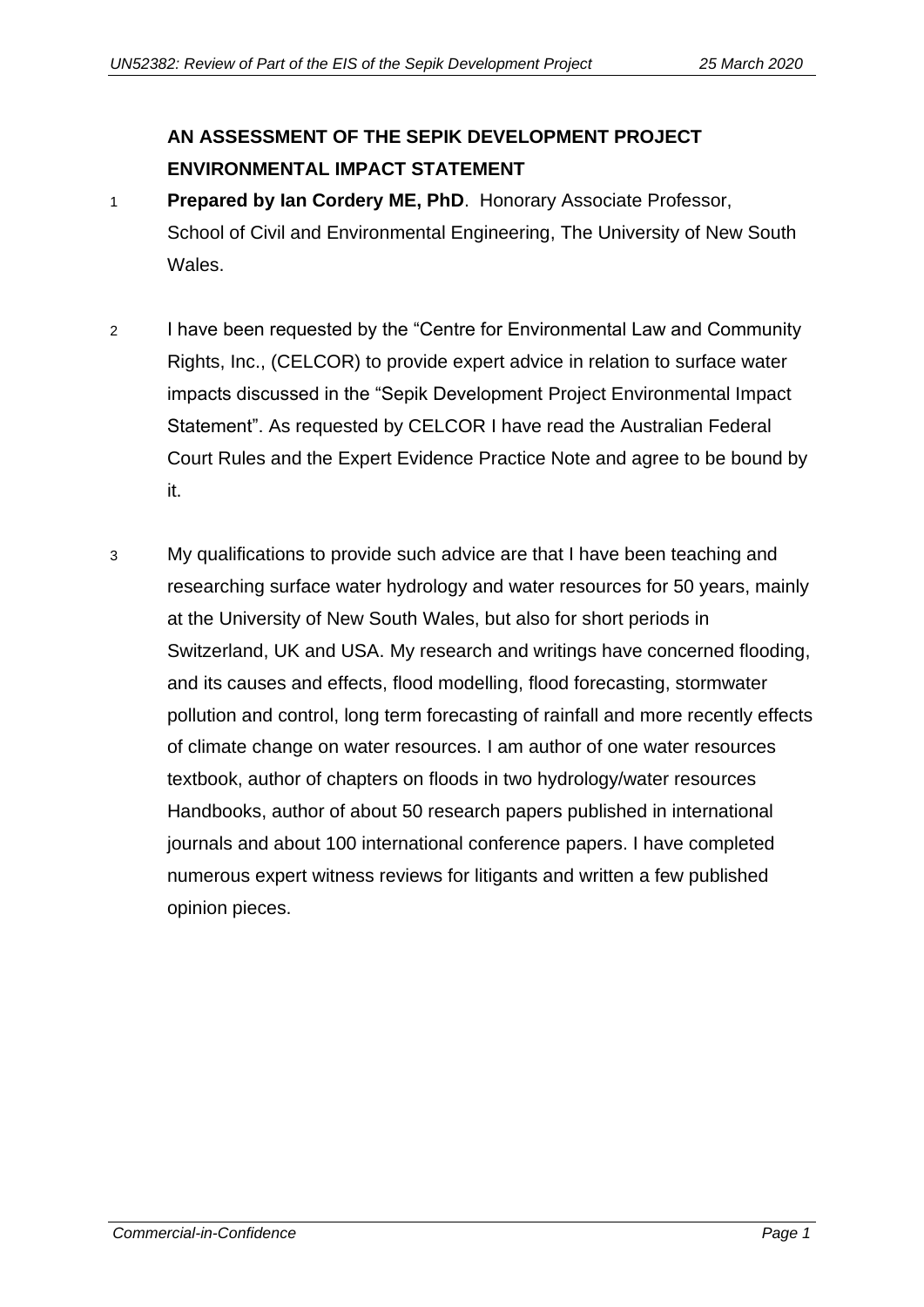#### **INTRODUCTION**

- <span id="page-3-0"></span>4 In the following pages I have listed a number of issues discussed in the EIS which I think need further attention. Some are minor issues which relate to the thoroughness of parts of the EIS investigation, others are more substantive matters which have potential to have long term effects on the environment of the Sepik River valley and its inhabitants. Perhaps the most important issue is that of free erosion of many millions of tonnes of waste and surface washoff material which will enter the Frieda River in the early construction phase of the mine, prior to completion of the Integrated Storage facility (ISF).This delivery of material to the river will immediately change the characteristics of the river and its floodplain and these effects will continue long into the future.
- 5 My responses are listed below.

| Review of Chapter 5           | Page 2  |
|-------------------------------|---------|
| <b>Review of Chapter 8</b>    | Page 3  |
| Review of Chapter 10          | Page 11 |
| <b>Review of Chapter 11</b>   | Page 11 |
| Review of Appendix 5          | Page 13 |
| Review of Appendix 6a         | Page 15 |
| <b>Review of Attachment 2</b> | Page 17 |

#### <span id="page-3-1"></span>**SEPIK DEVELOPMENT PROJECT CHAPTER 5**

Section 5.6.11

- 6 The sentiments expressed in this section are commendable and what are expected from an ethical, environmentally responsible company. The NSW Dams Safety Committee, with which I had many years of involvement, would have been very supportive of the ideas listed and of the proposed requirements for monitoring of the listed activities.
- 7 However, one wonders if all these policies will actually be implemented, especially those stated to be needed after closure of the mine. Once the Mining Company has concluded its extractive activities and has left the site how will ongoing water treatment (from the mine pit) and safety surveillance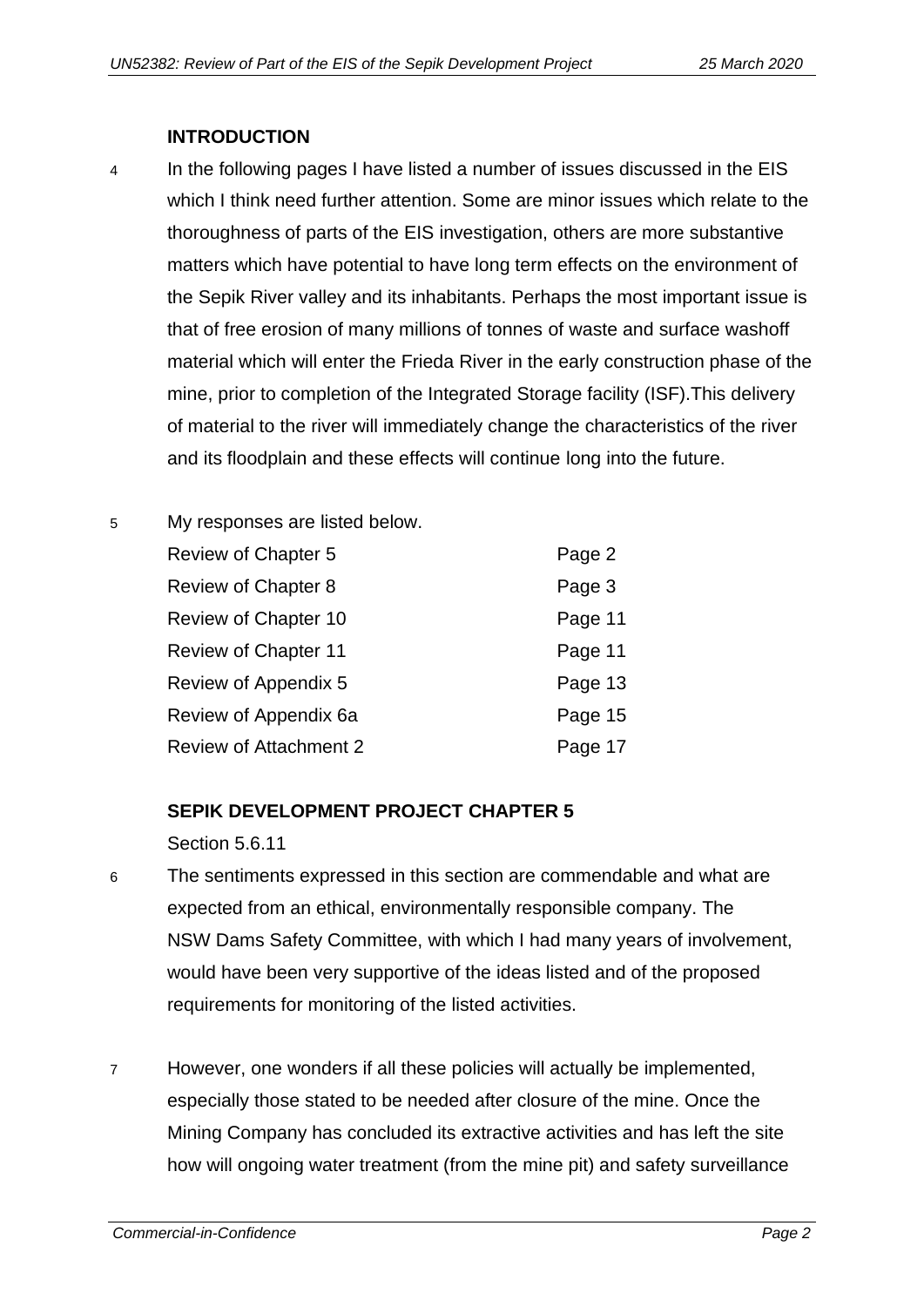activities for the ISF dam be funded and organised? Who will take responsibility for these vital works, made necessary by the 35+ years of mining activity? For example, how will flood warnings (both during the life of mining and for a very long time afterwards) be formulated and then communicated, in a timely manner, to downstream residents? Note that the ISF impoundment will be one of the largest man-made reservoirs in the world and if it were to fail (very unlikely, but possible) it would put at great danger of death, practically all residents of the Frieda River valley and most residents of the whole of the Sepik River valley floodplain.

8 Will a communication system be developed? If yes, will it continue to operate after mine closure? I would suggest funding for this, and the other safety/environmental surveillance requirements that have been stated as necessary in this Chapter for post mining, would need to be collected from the mining company and independently preserved – perhaps for 100+ years in the case of dam safety. Ongoing activities post mine closure, such a treatment of water from the mine pit prior to discharge into the Frieda River system, and dam safety surveillance are expensive activities, especially in remote regions.

#### **SEPIK DEVELOPMENT PROJECT CHAPTER 8**

- <span id="page-4-0"></span>9 There appear to be three significant issues which are not appropriately dealt with in this chapter. All appear to be quite deliberate decisions by the mine or project proponents as they are mentioned numerous times in the chapter as set out in the detailed comments below.
- 10 The three issues which I think are inadequately dealt with, or which have been rationalised as being acceptable are:
	- 1) During construction of the mine, in years -5 to -1, prior to completion of the ISF dam the construction waste heap (very large and growing daily) will be allowed to erode into Ok Binai and Ubai Creek and the washoff will pass unrestrained into Frieda River and Sepik R. The washoff sediment load will be large, as stated in the Chapter and will be deposited by the rapid turbulent flows on the bed and floodplain of the two larger rivers. Bed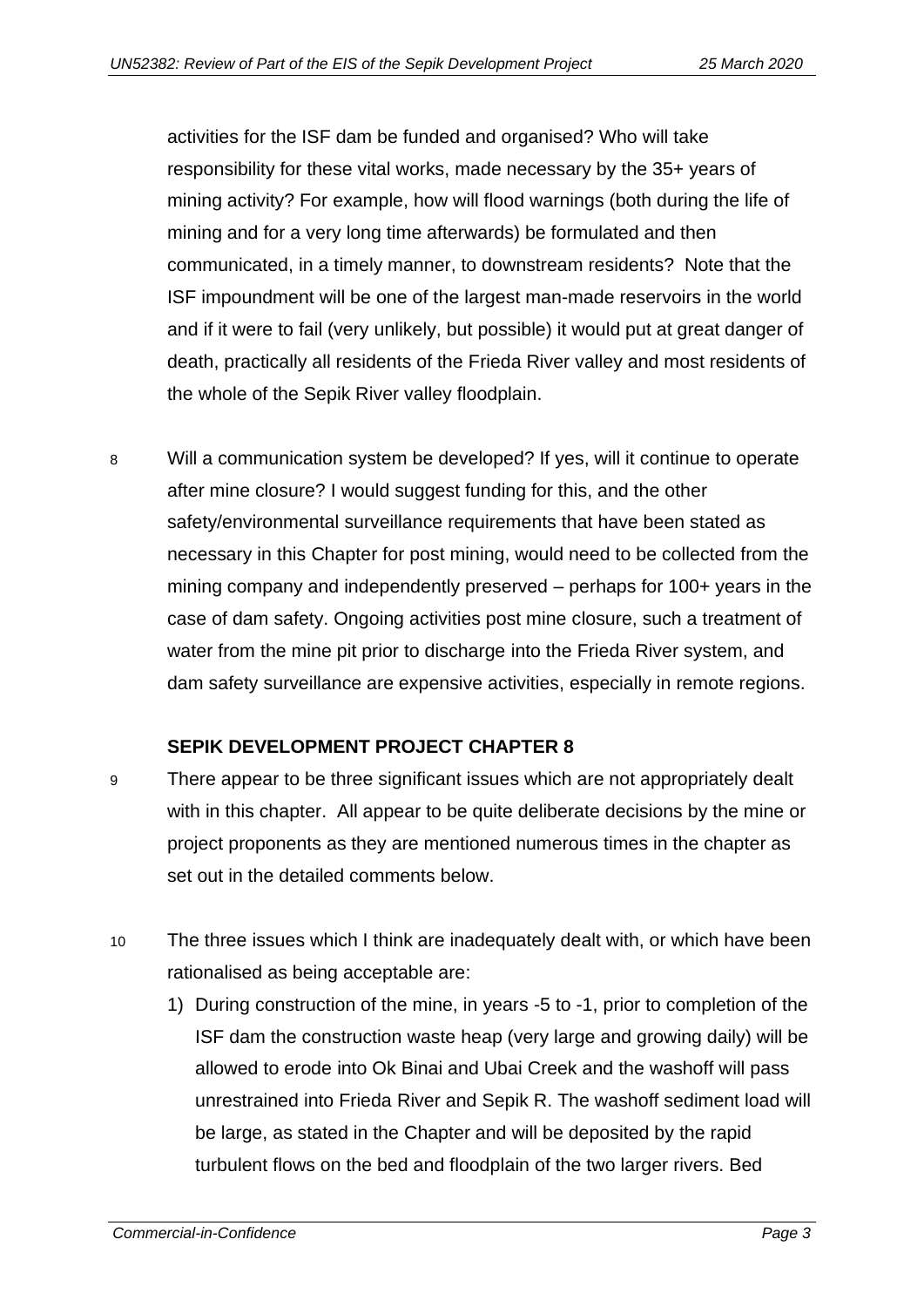deposition will raise the riverbed levels (by 3 metres in parts of the Frieda R) to the point where overbank flow will occur on the Frieda River floodplain much more frequently than under undisturbed conditions. Flow velocities over the floodplain are likely to be quite small and as a result much of the finer sediment material will be deposited on the floodplain. This deposition will probably be many centimetres deep and will render the floodplain unproductive for a number of years. Any villages on the floodplain of the Frieda River will be uninhabitable and their gardens will cease production for a considerable time.

In my opinion, the Project proponents should be required to develop a construction plan which avoids or prevents this potential disaster.

- 2) During mining operations concentrations of toxic dissolved metals (copper and aluminium) in the Frieda River are expected to be very much in excess of those acceptable for drinking water. Presumably, villagers along the Frieda River drink the river water and consume fish and crustaceans caught from the river. These fauna are likely to have accumulated the toxic metals in their tissues and will deliver significant toxic loads to the human consumers. I am not expert on the effects of prolonged ingestion of high concentrations of copper and aluminium but I suggest it would be important to seek advice of suitably qualified experts to assess whether the ingestion levels are important for the well- being of a population who are likely to ingest these toxins daily for considerably more than 30 years. It would seem important that the risks of this long term, continuous ingestion by the local population should be investigated so that mitigation measures may be specified.
- 3) A number of water treatment processes are stated to be needed after mining ends at year 30. If mining has ceased and the mining company has vacated the site, how will the required water treatment processes be funded and activated? There is no mention of who will fund and undertake this activity. The EIS does not mention any provision being made for these expensive, ongoing (stated in this chapter to be required for 50+ years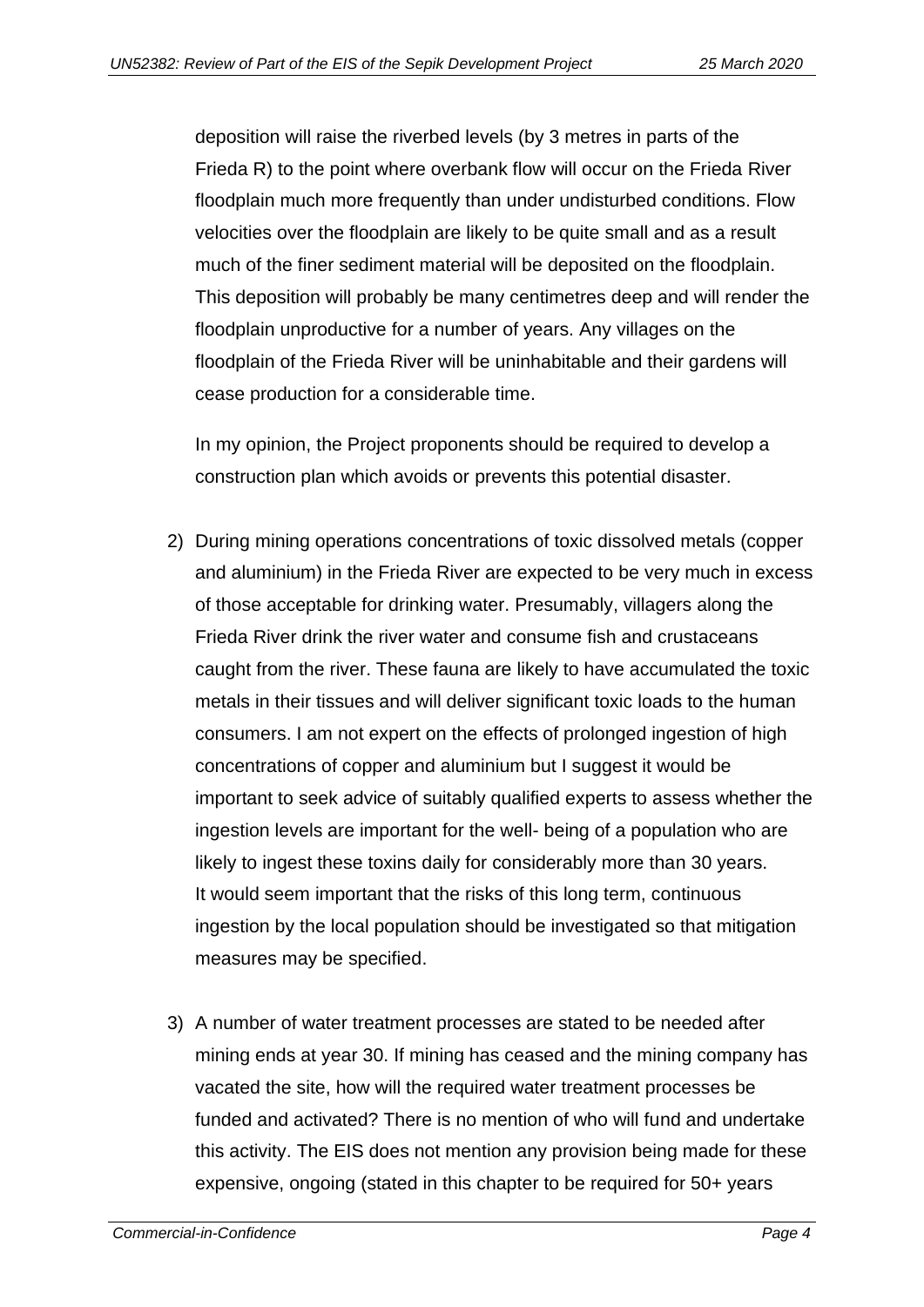after mine closure) activities. It is unclear whether they would be the responsibility of the Provincial government, the National Government, or the local people.

There is a need for provision of funding and managing of these operations to be put into any Conditions of Approval for the mining activity.

- 11 An issue that is never mentioned in Chapter 8 is that of general mine and project supervision. This Chapter sets out many rules and requirements of the mine and site operators and their employees, but there is no mention of any independent supervisory staff who will attempt to ensure adherence to the statements and operational plans and requirements of the Chapter. Who will undertake this large and important function? How will they be funded? How will their independence be ensured?
- 12 Detailed observations on Chapter 8 now follow.
- 13 Table 8.23. Sediment management measures and control. There is no mention of supervision. Who will inspect, and how often to ensure this long list of restrictions on activities will be faithfully implemented?
- 14 Table 8.24. Who will supervise and ensure these measures are undertaken in a timely manner during operations and after mine closure? There is need for a very specific plan and funding – especially for many years after mine closure.
- 15 MM051 Proper treatment of encampment waste e.g. sewage. There needs to be at least a sizeable secondary sewage treatment plant. Here and in the Appendices, it is suggested there will be a workforce of up to 3500 with about 1500 for the long term. No mention is made of provision for sewage treatment.
- 16 Table 8.25. Why are percentage differences in dry weather flows pre and post operations different from the values shown in columns 3 and 6? The percentage differences for average and wet conditions appear to be consistent with the values shown in columns 4 and 7 and in columns 5 and 8.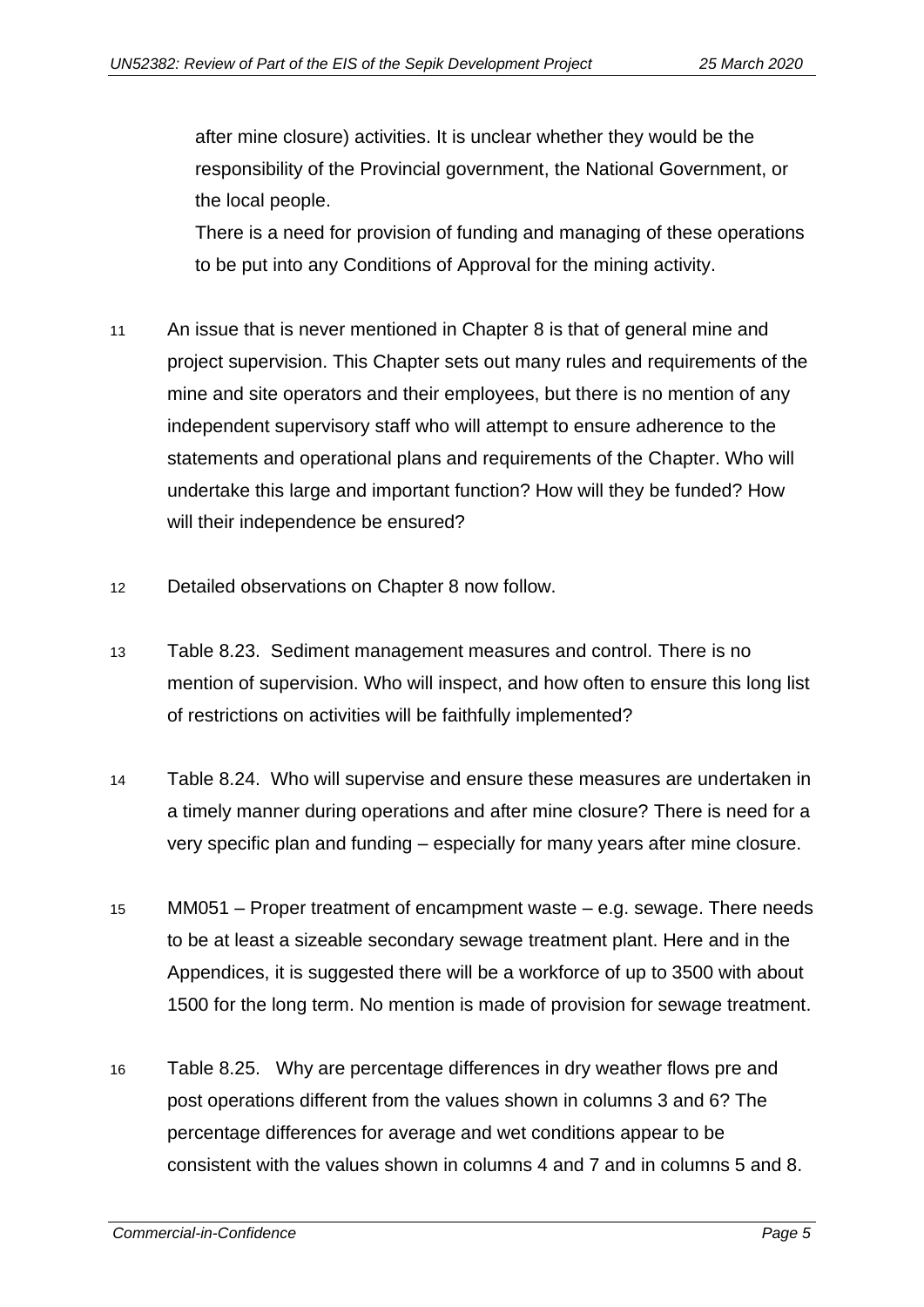This is a technical issue related to modelling credibility, which suggests some of the modelling should be rechecked.

- 17 Page 59. Who will maintain and ensure the safety of the ISF dam wall after the closure of mining? The wall is 250m high and failure would have enormous consequences for populations, no matter how small, along the Frieda and Sepik Rivers.
- 18 Page 62. Sediment from the spoil dump adjacent to the limestone quarry will be unconstrained for 4 years before completion of the ISF. This will contribute very large volumes of sediment to Ok Binai and Ubai Creek and onwards to Frieda River and Sepik R. In a region where the annual rainfall is of the order of 7000mm this lack of restraint on movement of sediment from the (constructed) waste dump is unacceptable. Minor sedimentation ponds at the toe of spoil piles will not be adequate. Significant works will be needed to prevent the escape of solids from the piles. This may require some rethinking of the layout and considerable expense early in the mine construction. In Chapter 8 it is stated " …during early construction sediment is expected to be 3g/l in normal flows and much higher during high flows….". The creeks will not be flowing water but rather a slurry of (mainly fine) sediment.
- 19 These sediments will settle on the bottom of the Frieda River and raise the stream bed, reducing the cross-section of the river channel and thereby increasing overbank flow. Overbank flow on the Frieda River floodplain will be at lower velocities than flow in the main channel, allowing much of the carried sediment to settle among the vegetation on the floodplain. The deposited fine material is likely to build up to depths of at least several centimetres, smothering vegetation on the floodplain and affecting villagers' food gardens. Once significant sediment has been deposited on the flood-plain it is virtually impossible to remove, so it is there for a long time. (Similar situation occurred downstream of the Ok Tedi mine). After the ISF is completed most sediment will be trapped in the ISF and the downstream discharge of sediments will be largely controlled. However, by then severe long-term damage will have been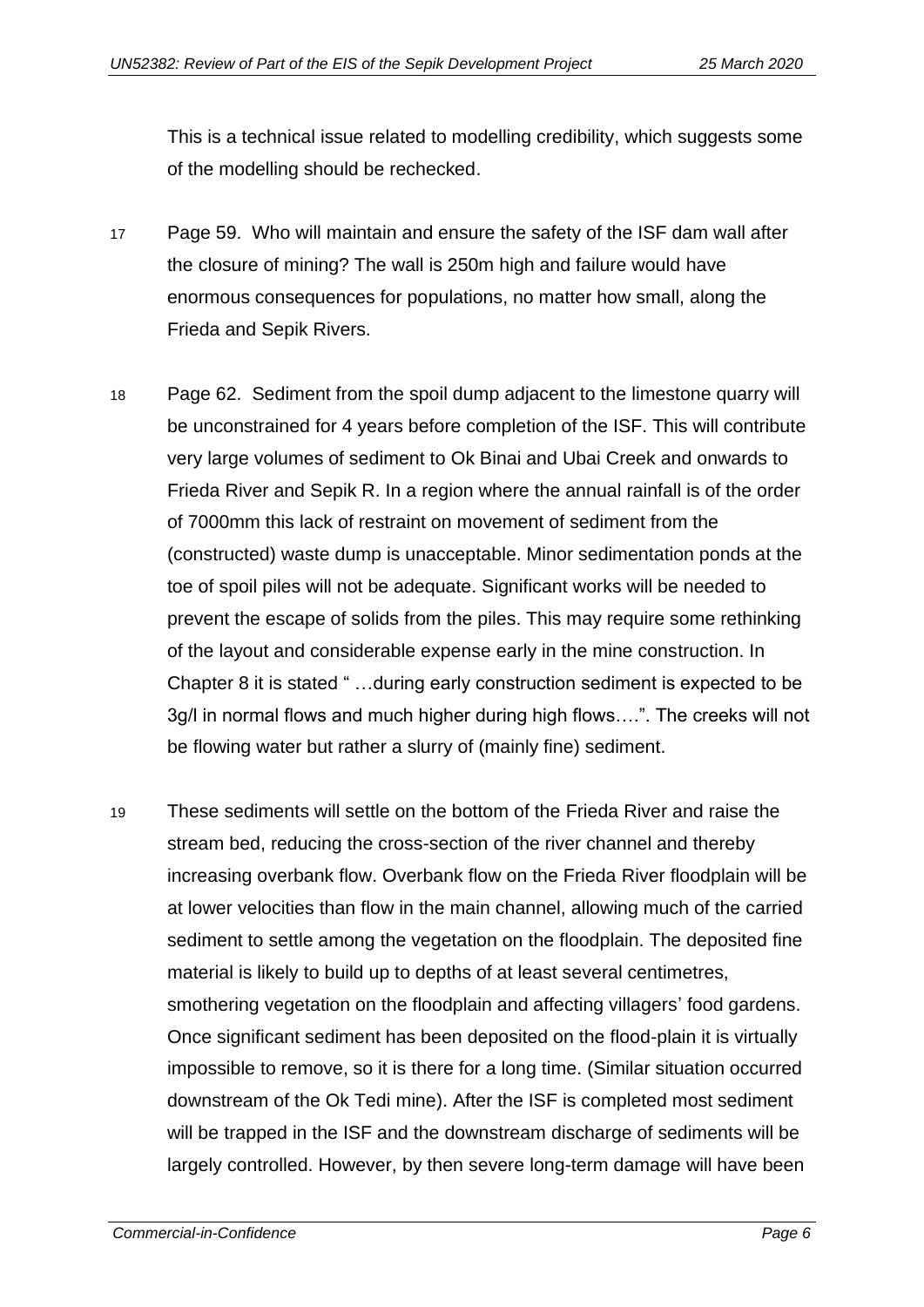sustained by the Frieda River flood plain. Minor deposition is also likely in the Sepik River but as the Frieda River only contributes about 8% of the Sepik River flow the effects are unlikely to be large.

- 20 There is comment on Page 63 that erosion of the waste dump will totally change the character of Ok Binai. With no population along Ok Binai this devastation appears to be one of the "acceptable" environmental consequences of a major project like this.
- 21 Page 65. It is claimed that with the closure of the ISF (effectively closure of the works diverting flows around the ISF dam construction site) the bed level of the Frieda River will be lowered. This is probably correct – at least at the upper end of the Frieda R, but it means carriage of large sediment volumes down the Frieda River to the Sepik River will continue long after completion of the ISF wall.
- 22 Page 67. Expectations of negligible overbank deposition of sediments on the Frieda River and Sepik River floodplains during and post mining are probably correct. However, as noted above in years -5 to -1 there will be a huge sediment load and this will certainly have adverse effects on flora and fauna in the rivers and in the off-river lakes on the flood plains during these 4 years and for some years afterward.
- 23 Page 72 and Table 8.26. Some of the toxic metals concentrations are admitted to exceed drinking water standards during high (P90) flows and in some cases for average conditions. The concentrations expected depend very much on the processes of deposition and re-mobilisation of particles in the ISF (e.g. aluminium adhering to micro flocculate particles). Since water residence time in the ISF during high flows is expected to be as low as 2 days, with considerable opportunity for micro particles to be disturbed from the bed and re-entrained in the water column, it would appear to be likely that slugs of very high concentrations of toxins will be swept into the Frieda River Some of those particles will be deposited on the bed of the Frieda River and Sepik River and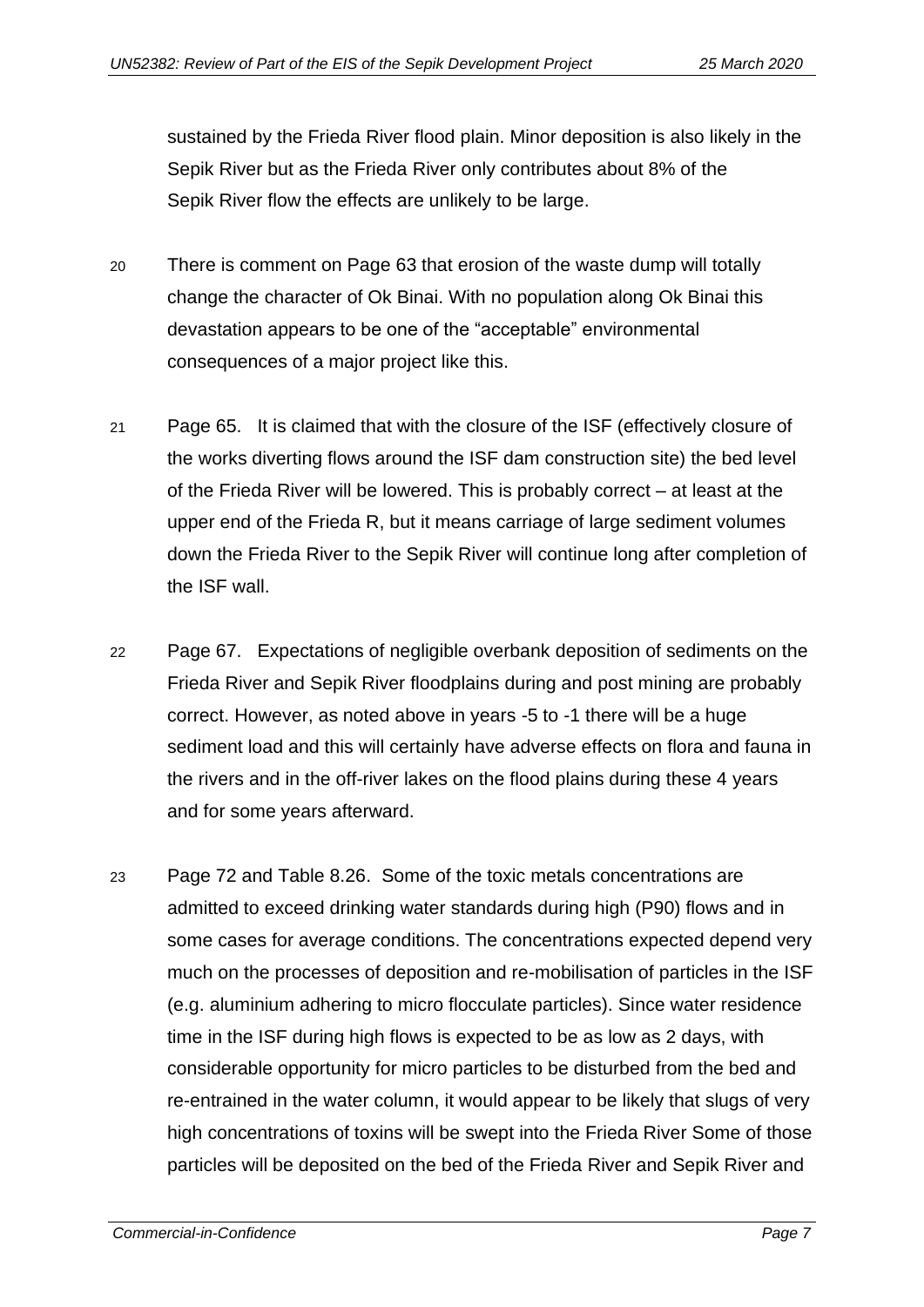will be available for mobilisation into the water column long into the future. Any disturbance of the bed, by floods, human activity and bottom feeding fish and crustaceans will encourage mobilisation of micro particulate toxins into the river flow long into the future – for perhaps hundreds of years. Expert opinion should be sought to consider the re-mobilisation of micro-particulates from the bed of the ISF. These issues are within my span of knowledge but outside my area of expertise.

- 24 Page 79 Even with modifying criteria the aluminium (Al) and copper (Cu) concentrations are very high. They may be acceptable for short term ingestion but for the 30+ years of mine operation these toxins will be ingested by all who drink the water or consume food sourced from the rivers. These conditions may slowly poison all inhabitants of the Frieda River floodplain. Sepik River inhabitants will likely be unaffected due to the large dilution effects of the larger flows.
- 25 Page 97. Open pit water is to be treated with lime for 50 years after mine closure. Who will undertake this work? Who will fund this expensive operation? Report says 50 – 70 t/day of lime will be required. This is a totally unrealistic expectation unless funds are collected (and preserved) for this purpose during the life of the mining operations.
- 26 Page 99. The proposed lower standard for trigger values for aluminium and copper at AP7 seem to undermine the aims of environmental care and protection of humans dependent on the Frieda River. The values chosen (0.3 mg/l for AL and 0.02 mg/l as suggested by the USEPA) are much higher than those recommended in Australia and New Zealand quoted in this EIS (6 times higher for Al and 20 times higher for Cu) and appear to be chosen for financial convenience rather than protection of the local people. For a project with a life of 30 years and after-effects lasting a similar length of time I suggest these levels are much too high, much higher than recommended in Australia and New Zealand.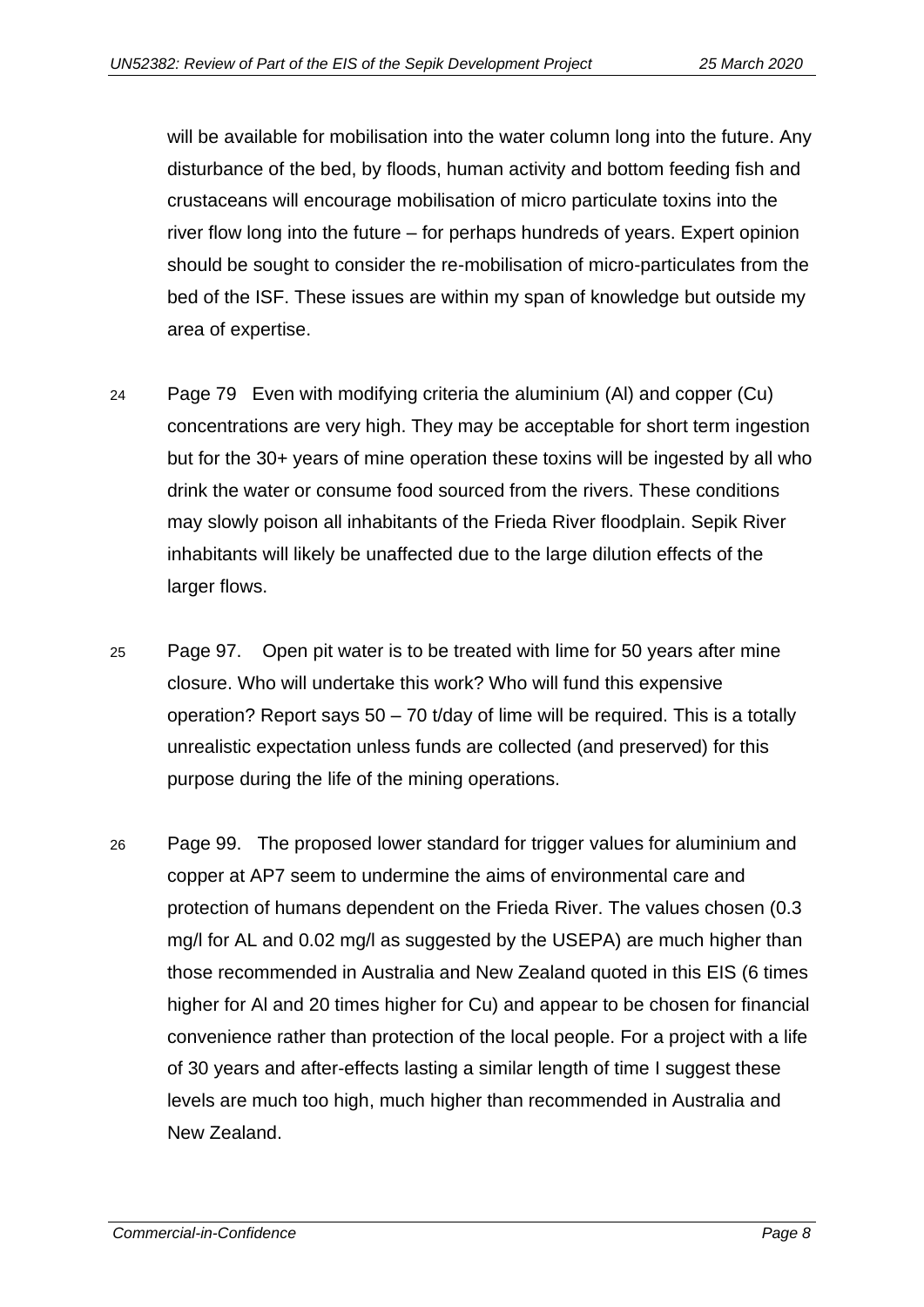- 27 Page 103. How frequently will Al and Cu monitoring be conducted at AP7? Will samples be collected and locally tested daily? Less frequent sampling would make no sense if these results are to be used to prevent high concentrations of toxins passing down the river. For how long will sampling continue? In my opinion, they will be needed for at least 50 years from the start of mining activities. There is no mention of these specific requirements, nor of who will conduct the tests or what authority they will have to request modification of mine operations to ensure compliance. Investigation of further water treatment options sounds responsible, but at the moment excessive toxins are observed it is already too late for rescue – measures are needed as part of the original water management plan, not after (the almost inevitable) problems are observed. Presumably these issues are referred to in Chapter 11.
- 28 Page 119. In my opinion, most of the huge load of sediment and TSS (total suspended solids) generated upstream of the ISF –presumably an unavoidable part of a major development in tropical rainforest – are tolerable due to their limited spatial extent above the ISF. But as discussed above, the escape of these huge sediment loads during the first 3 or 4 years of construction, before the closure of the main dam and its diversion tunnel is not acceptable. The very destructive generation of sediment, though inevitable, should not be permitted to affect the downstream environment (the Frieda R). The report states that up to 4 million tonnes (Mt) of sediment will be deposited in the Frieda River. In my opinion, the figure of 4 Mt is a gross underestimate. It is expected the 4 Mt will raise the bed of the Frieda River by 4 metres. The deposited material will be rich in Al and Cu and this deposited material will then erode and be swept down the Frieda River for many years into the future. This sediment and its contained heavy metal toxins will affect river flora and fauna and the human population of the area long into the future, as discussed earlier. As stated earlier, I am not expert on the effects of heavy metals on humans, and I suggest expert advice be sought on the likely effects of long term (50+ years) ingestion of Cu and Al.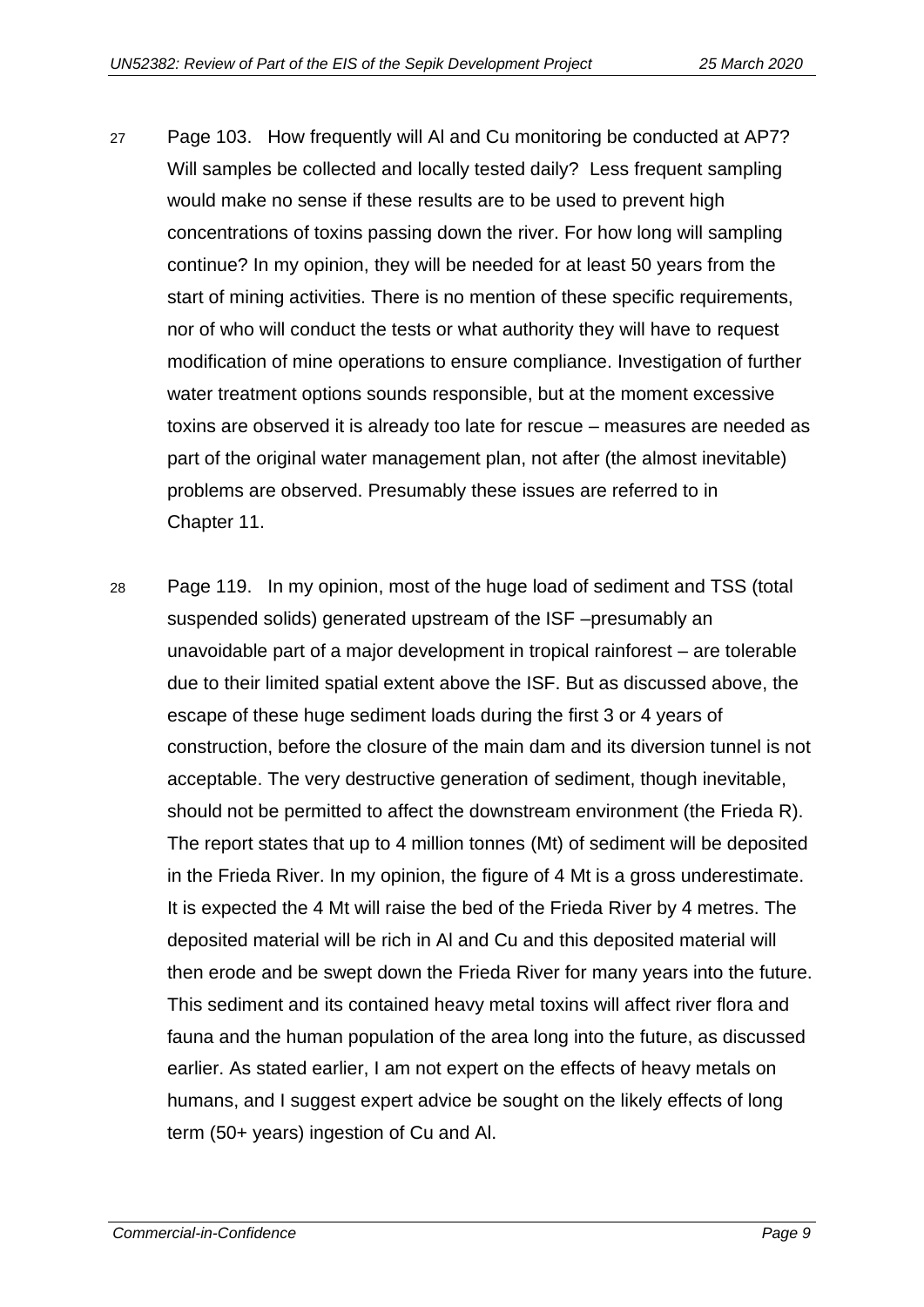- 29 It is really important that means be in place to intercept the mine construction sediments. For example, it could be a requirement of any approval that the ISF should be completed before any other mine construction activity is permitted.
- 30 Page 121. Construction of infrastructure prior to ISF completion and mining. Higher sediment loads compared to natural conditions are inevitable. However experience shows much washoff could be prevented by attention to details, and appointment of a sediment reduction operator. This operator would need access to light earthmoving equipment and would need to patrol the site and quickly adjust/repair larger sediment loss areas before they become major sources of sediment delivery to the streams.
- 31 Page 122. As discussed earlier, the uncontrolled erosion of the Cu and Al rich spoil dump adjacent to the limestone quarry should not be permitted. Measures should be put in place prior to development of the spoil dump, such as a large sediment trap downslope of the dump. If no measures are taken a minor version of the catastrophe of the Ok Tedi spoil/tailings disposal is likely. The increase in sediment loss from the site from 9 Mt under natural conditions to 13 Mt would appear to be a large under-estimate. The figure needs justification. A very rough estimate of the sediment movement during the 5.5 years of activity prior to mining would perhaps be as large as 18 Mt.
- 32 Page 125. There is much dependence on statements such as "provided road maintenance and erosion and sediment control measures are implemented and maintained". Who is expected to be responsible for this activity and who will be responsible for ensuring it will be done? It is not clear who will improve and then maintain the road from the mine site to Vanimo.
- 33 Page 133. There is mention of a braided channel reach of the Frieda River. This is an area where deposition of spoil heap washoff (in years -5 to -1) and where the whole flow regime may be changed. During the mining and post mining period the 50 m<sup>3</sup>/s (minimum environmental flow) may pass through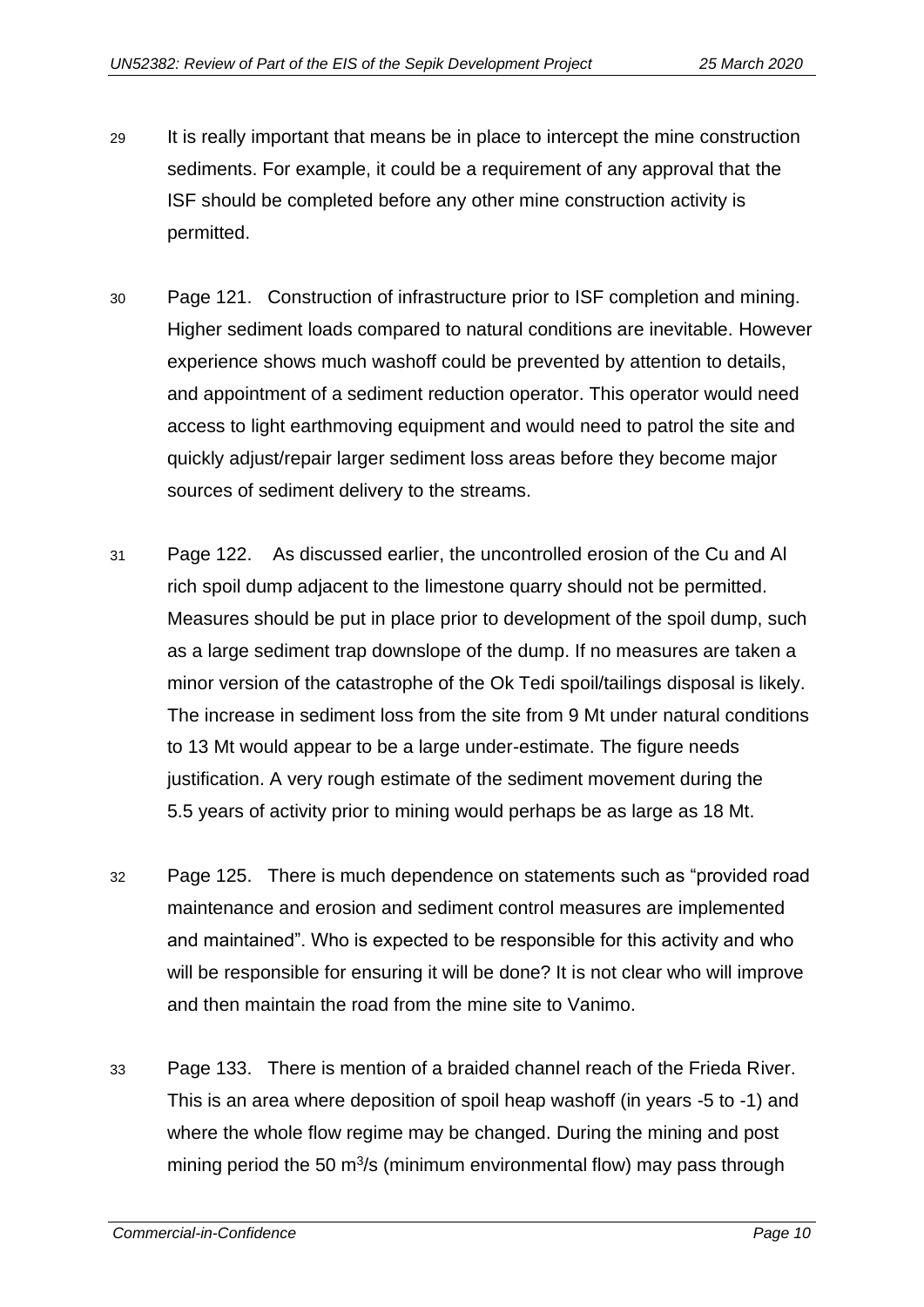this changed braided area very differently from the way it flows currently, probably giving rise to unexpected consequences.

- 34 Page 134. After the end of all extraction activities who will pay for and continue the treatment of the open pit water that will be directed to Ubai Creek? It is unclear whether this will fall to the National Govt, Provincial Govt or the local people? Presumably the mine operator will be gone.
- 35 Page 137. Concentrations of metals in fish tissue. Expert fish biologist opinion is needed.
- 36 Page 142. Sections 8.6 to 8.10 are outside my area of expertise and therefore I have no comment to make on them.

#### **SEPIK DEVELOPMENT PROJECT CHAPTER 10**

- <span id="page-12-0"></span>37 My only comment on this Chapter concerns Section 10.4.2. It states that effects of the project on Sepik River suspended sediment levels will be small. This may be true for most of the project duration, but it is not true for years -5 to -1, the period of high sediment production from the spoil waste dump adjacent to the limestone quarry before closure of the ISF. Sepik River sediment loads will not be exceptionally high during this period, but they will be significantly higher than usual. The claim that TSS concentrations will be small during this period is false.
- 38 I have no other comments on this Chapter. Some of my observations on Chapter 8 and Appendices apply also to this Chapter.

# <span id="page-12-1"></span>**SEPIK DEVELOPMENT PROJECT CHAPTER 11 WATER MANAGEMENT SUB-PLAN**

39 The establishment of an independent advisory committee, as suggested, is really essential. The long list of potential members may be overkill, but a key issue is how many members will actively participate and how often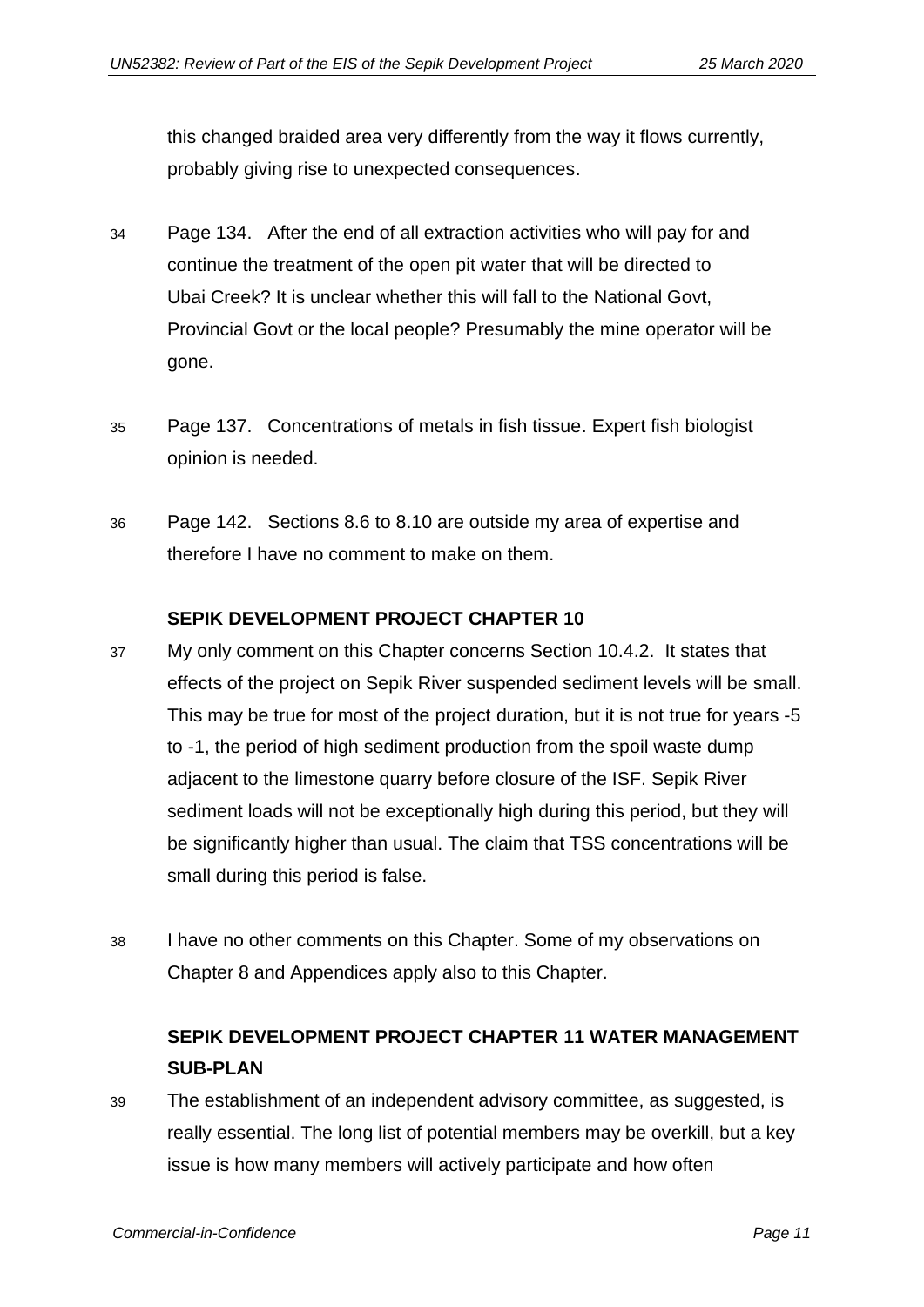committee members will visit the site of operations. Remote oversite has little or no value for a field operation such as this.

- 40 Table 11.3 states that various events must be recorded. Recorded where? Who will have control of this data base and what will be the criteria for access?
- 41 Conflict of interest appears to be a problem in this Chapter. In some instances of the lists of those having responsibility in the Tables 11.1 to 11.5 there appear to be many (at least partial) conflicts of interest. It would appear to be worthwhile for some independent inspection to be set up, either by a totally independent inspector, or PNG Govt. officer to assist in checking compliance with all the admirable specifications in Tables 11.1 to 11.5.
- 42 Section 11.6 provides a good summary of the aims of water management. Most of the responsibilities for ensuring compliance appear to rest with the SHE Manager, but as stated earlier this manager already has conflicts of interest and more are added here. I suggest there is a strong case for some independent, on-site, oversight.
- 43 The Section on Project Closure has a commendable list of requirements. Since the HEP is not expected to close for up to 100 years, statements about the ISF after this time are realistically generalised.
- 44 Provision for flood management seems to be adequate but what will be done (and by whom) if the ISF is damaged, perhaps due to seismic activity? If the dam wall is compromised at any time it is likely the reservoir water level will need to be lowered and the waste rock/tailings stored (permanently) therein may be exposed to the atmosphere. As is discussed elsewhere in the EIS, exposure of acid sulphate rocks to the atmosphere leads to rapid chemical change, producing large amounts of (sulphuric) acid. As stated, naturally inflowing sediments will eventually cover these dangerous debris that will have been deposited in the ISF. But when will that process be complete? And what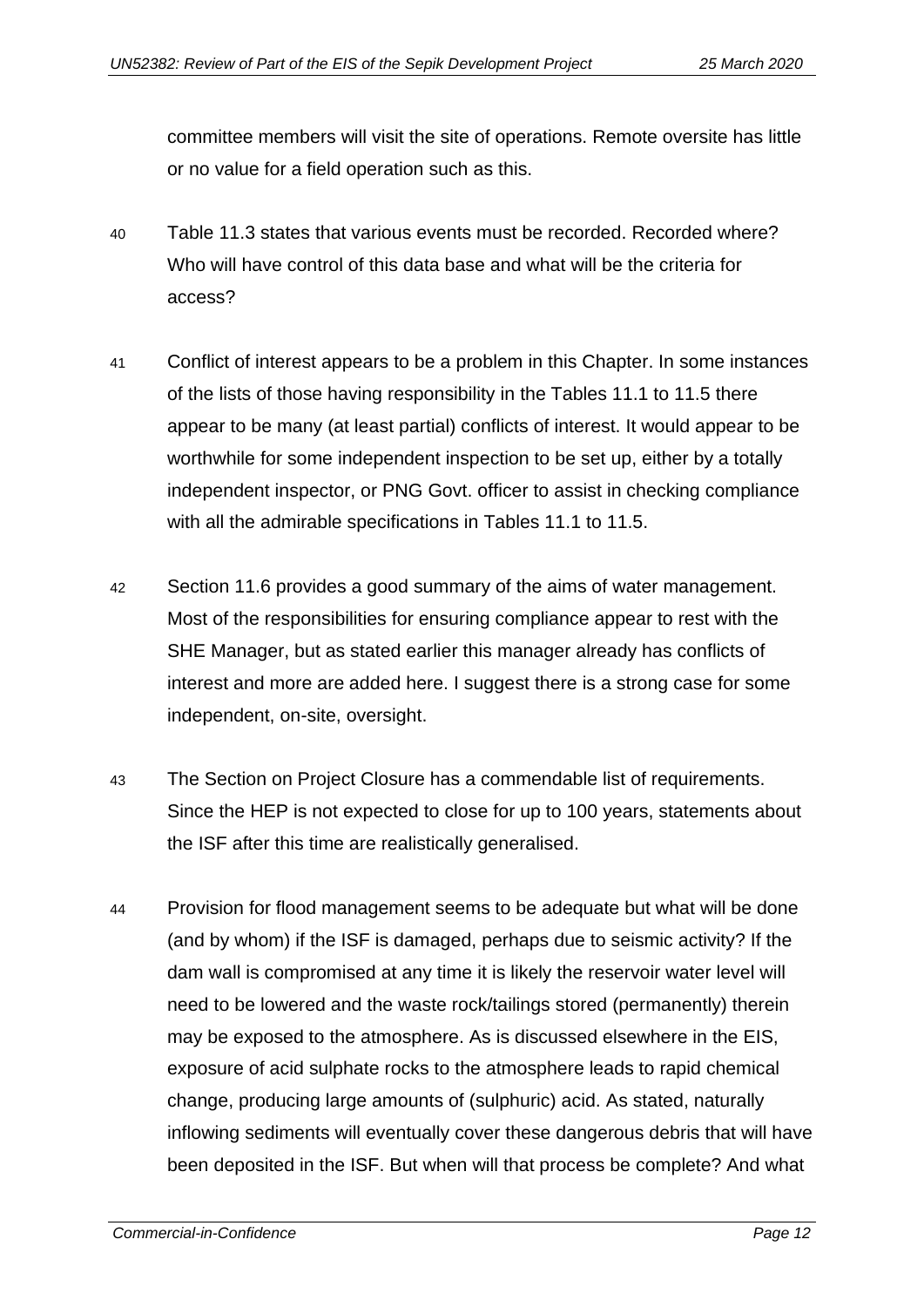if lowering of ISF water level becomes necessary long before coverage has occurred? Escape of acid material due to reservoir lowering would affect the whole of the Frieda and Sepik Rivers with potentially catastrophic effects on all flora and fauna (including human) located there. The reservoir safety and coverage of the acid forming waste material may need to be monitored long into the future. The material in the bottom of the reservoir, 40m below full supply level and 100m above the former riverbed, should probably be monitored and guarded. There are similarities between the importance of long-term maintenance of the integrity of this hazardous material storage and the long-term management of low-level nuclear waste material.

#### **SEPIK DEVELOPMENT PROJECT APPENDIX 5**

- <span id="page-14-0"></span>45 It is acknowledged elsewhere in the EIS that the very limited site measurements and observation of rainfalls, flows and sediment movements (no bed load observations) make modelling of flows in the streams and movement and carriage of sediment very approximate. Estimation of existing conditions and particularly of conditions during mining must be regarded as indications only. The report acknowledges this.
- 46 In my reading of this Appendix there are two issues which are not adequately addressed.
	- 1) There is little attempt to model the sediment transport during mine construction. This is particularly important as the report states there will be a huge volume of sediment entering the river system in years -5 to -1. The primary source of the "above natural" sediment is stated to be the washoff from the waste spoil dump adjacent to the limestone quarry. This spoil dump (of many millions of tonnes of material) will be allowed to erode into Ok Binai in a completely unconstrained manner from year -5 to about year 20. From year -1 onwards this situation is probably acceptable since the sediments will all be carried into the ISF where they will largely be deposited on the bed of the ISF semi permanently. However during years -5 to -1 these sediments will all pass through the development site into the Frieda River and thence to the Sepik R. The effect of this huge sediment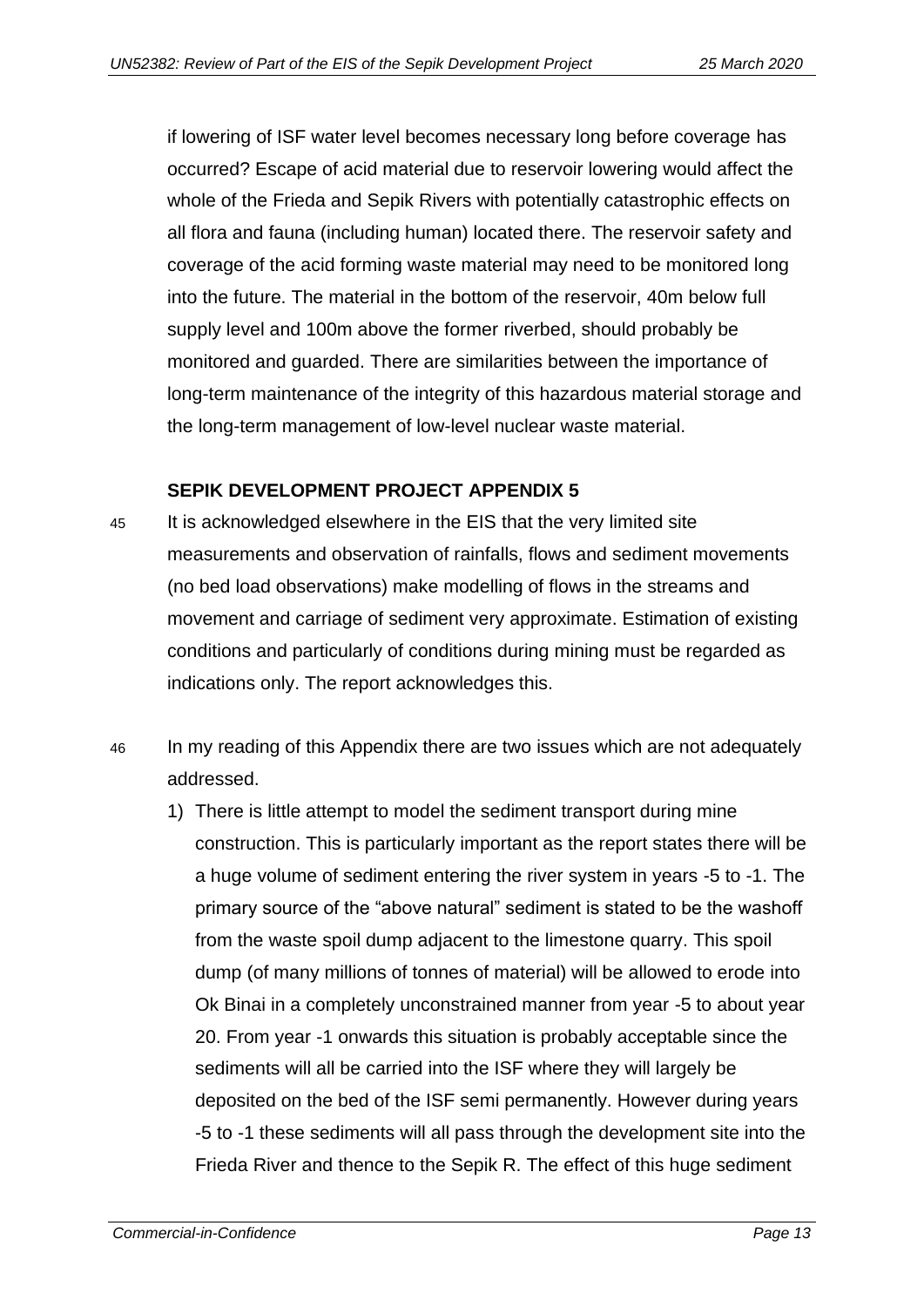load on the Sepik River will be minimal since the Frieda River contributes only 6-8% of the Sepik River volumes. However, the report states that during these years the deposition of these sediments on the bed of the Frieda River is likely to cause this streambed to rise by 3 to 4 metres. Such a large rise will reduce the flow capacity of the Frieda River channel and force overbank flows to occur much more frequently than under natural conditions. On average, overbank flow could be expected to occur about 3 times in the four-year construction period. (Worldwide observation of overbank flows suggests they occur with a frequency between once a year and once in two years, Woodyer [1968], Williams, [1978]). With the stream bed raised several metres overbank flow can be expected many more times (perhaps 20 to 30 times, but a very uncertain number) during the four-year construction period. Adding to the environmental concern is that the average TSS (total suspended solids concentration) of the river water during construction is expected to be about 750 mg/l, or about 5 times the natural condition concentration. However, this means that during brief floods, when overbank flows occur, the TSS is likely to be much higher – as stated in the EIS, - perhaps averaging 3000 mg/l. As a result of the overbank flow moving at very low velocity among thick vegetation much of the suspended sediment carried in the overland flow will be deposited on the floodplain. Over the four years this deposition is likely to produce a considerable depth of very fine sediment which would overwhelm newly emerging plants, ground dwelling fauna and any food gardens located on the flood plain. After closure of the ISF the TSS in the river will be much lower, but also no (or very few) overbank flows will occur since the ISF will mitigate flood flows and so material deposited on the flood plain will remain in place. Note also that, as stated in Chapter 8 of the EIS the overbank flows in years -5 to -1 will have high levels of Al and Cu toxins adhering to the fine silt and clay particles which will have been deposited on the flood plain.

Similar events will be experienced by off-river water bodies along the Frieda River during years -5 to -1. In floods the Frieda River contributes water to these water bodies and during these four years the contributed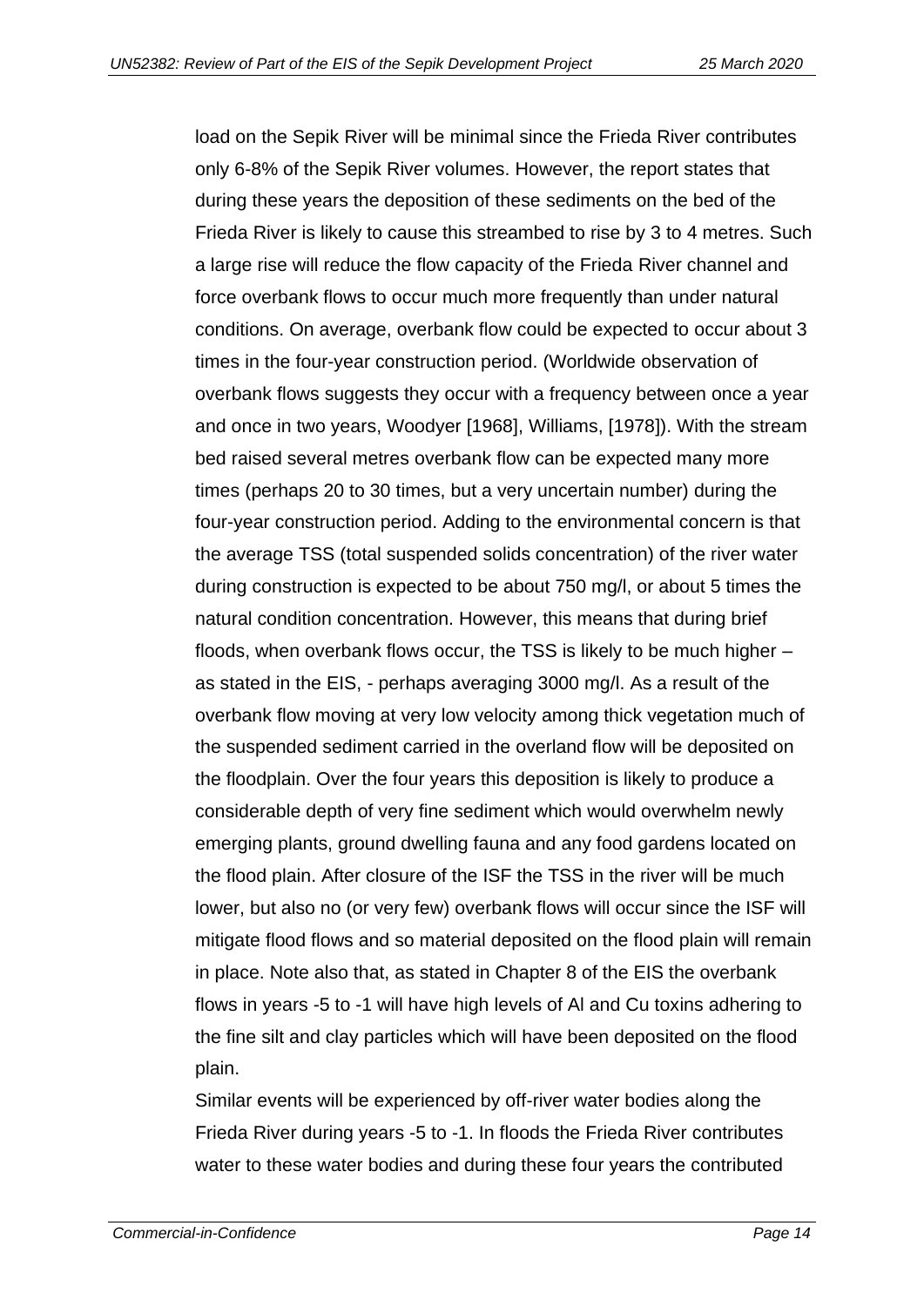water will have high sediment loads (TSS) and be heavily contaminated with Cu and Al toxins which will tend to remain in these water bodies.

2) It is stated that on-site sediment control measures will lower the magnitude of the sediment delivery to the rivers. Apart from the ISF, which is a major sediment trap, there is no suggestion of a plan to implement this aim. Where will sediment traps need to be? Who will initiate construction of these? Who will oversee them to ensure they are constructed, maintained and reconstructed or replaced as necessary? Who will ensure this program is implemented and continued through the life of the project?

#### **REFERENCES**

- <span id="page-16-0"></span>47 Williams,G.P. (1978) "Bankfull discharge of rivers". Water Resources Research 14:1141-1154.
- 48 Woodyer,K.D. (1968) "Bankfull frequency of rivers". Water Resources Research 6:114-142.

#### **SEPIK DEVELOPMENT PROJECT APPENDIX 6A**

- <span id="page-16-1"></span>49 In Appendix 6a there are four items which I find surprising.
	- 1) In Table 4.1 it is strange that the  $90<sup>th</sup>$  percentile flows at all the estimation points (AP1 to AP13) are close to 1.95 times the mean flow at the same site. Certainly a modelling exercise is being reported, but the different characteristics of the catchments upstream of each estimation location and the different rainfall over each catchment would make it extremely unlikely that the mean and 90% flows would have the same proportionality at all locations. Perhaps the modelling was carried out for one or two locations only and the results were extrapolated to the other locations? However, it is claimed modelling was carried out for each location, though the reported results suggest otherwise.
	- 2) Similar to the above paragraph the average flow for all of AP1 to AP7 are proportional to catchment area. In reality this is most unlikely. The results suggest perhaps one catchment was modelled and the results were extrapolated or inferred from this one exercise. The results may be as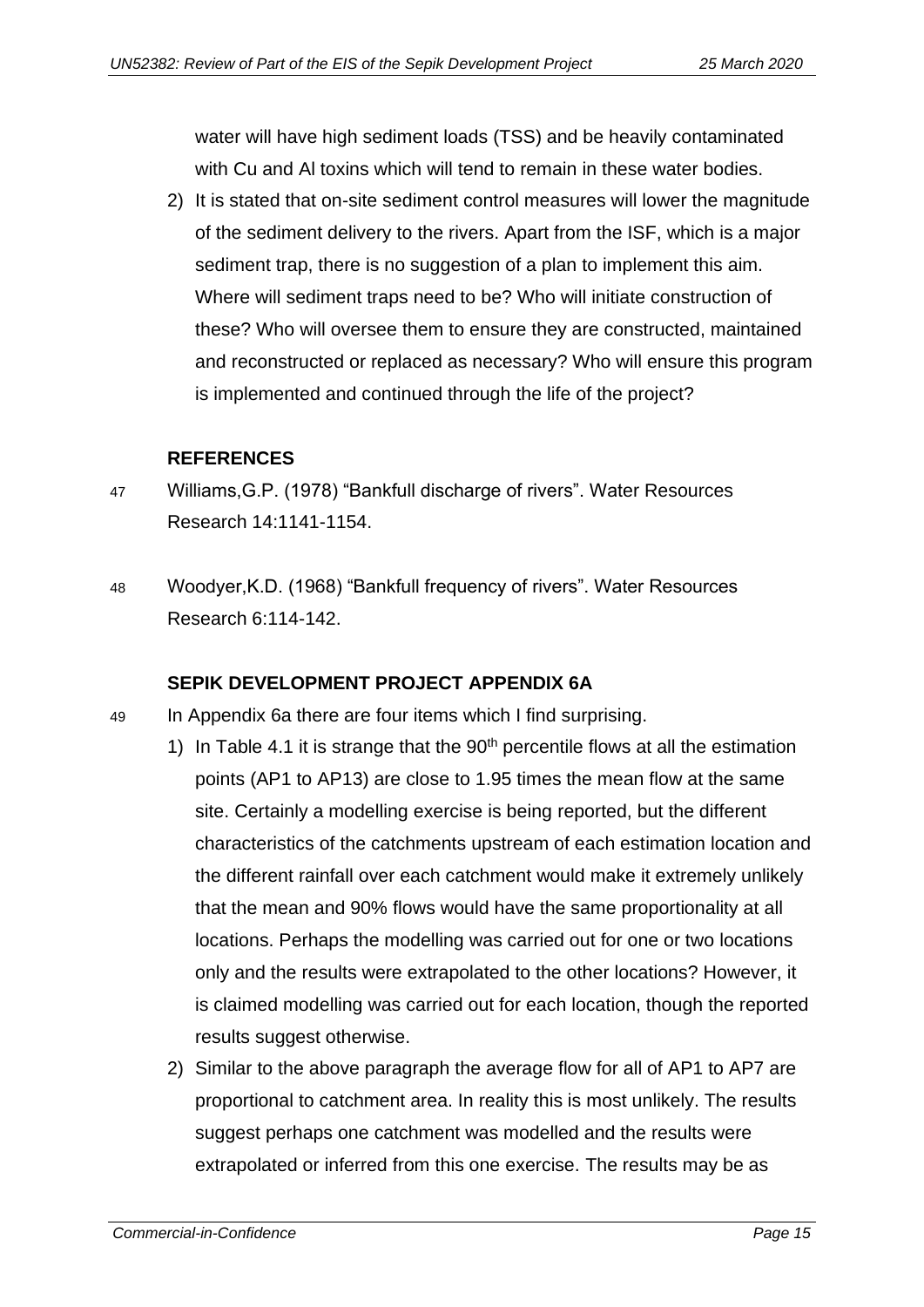good as could be obtained and be acceptable, but the clear statement of how data was achieved tends to undermine the integrity of the reporting.

- 3) In Table 4.2 and the supporting text the flood flows downstream of the ISF are shown to be higher post-construction of the ISF than under natural conditions. This is particularly true for the two locations in the Sepik River (AP11 and AP12). However the effect of a large storage without outlet controls, such as spillway gates, is always to reduce peak flood flows. In the text it is acknowledged that the values shown in Table 4.2 are strange (unexpected) and it is suggested they are the result of a "single realisation". The meaning of "single realisation" is not clear – perhaps it is the outcome of a single stochastic data generation run? However, the fact that the 90% flow in the Sepik River after construction of the ISF is 20% higher than natural condition flows suggests some anomaly or error in the modelling exercise which should demand thorough checking. Perhaps the modelling exercise was flawed? Should all the modelling be reviewed?
- 4) Section 4 of this Appendix suggests the likelihood of the  $50m^3/s$ environmental flow in the Frieda River below the ISF may not be met relatively frequently. However in the  $5<sup>th</sup>$  dot point of the Conclusion it is stated there is only a 0.025% chance of this requirement not being met. Which statement is correct? 0.025% chance implies only once in 4000 occurrences or that the environmental flow will not be met on only one day in 11 years. Perhaps the Conclusion should read "0.025 chance" (one day in 40, or approximately 9 days per year) and not "0.025% chance"?
- 50 The four items above do not have large implications for the EIS but they do suggest this hydrological/sediment movement study may not have been very thorough and as a result work based on it may lack some certainty.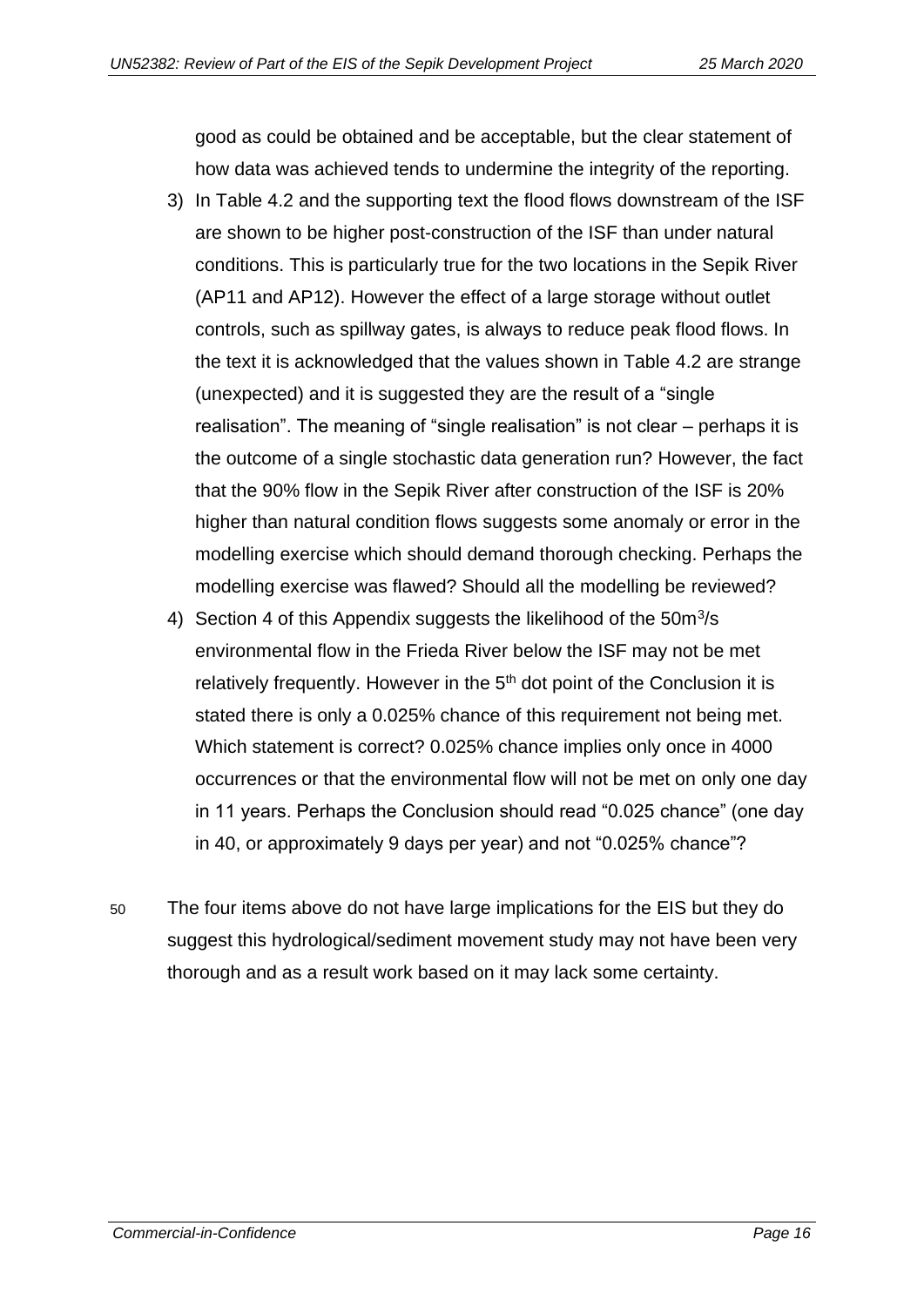## <span id="page-18-0"></span>**SEPIK DEVELOPMENT PROJECT ATTACHMENT 2** (INCLUDING 2A TO 2F)

- 51 In Attachment 2, which covers monitoring and lines of supervisory responsibilities, most of the monitoring plans look satisfactory except for the proposals for frequency of sampling and reporting and the keeping of monitoring records.
- 52 Will a monitoring and incident data base be set up? How accessible will any data base be? Presumably it will be accessible to those making observations and reporting, and the managers, such as the Safety, Health and Environment (SHE) Manager. In view of the common practice of companies to regard monitoring records being "commercial-in-confidence" would there be open (perhaps read only) access to the environmental monitoring data? If not, would it be accessible to representatives of downstream residents?
- 53 The frequency of some of the reporting is far too low. For example it is stated that "monitoring reports will be submitted to CEPA and others -…….- normally in the form of an annual environment report". This "annual" report will be far too late if riverside residents have been drinking water with toxic levels of copper and aluminium for up to 12 months. If high levels of toxicity are observed they will need to be reported and acted upon immediately to prevent exposure and possible long term adverse health effects on residents. Specific action plans need to be in place for dealing with poor quality water and warning of downstream residents of the dangers and protective actions they should take during periods of risk to their health and well-being. I commented on the need for frequent water quality sampling and reporting earlier in this report.

Dr Ian Cordery ME, PhD.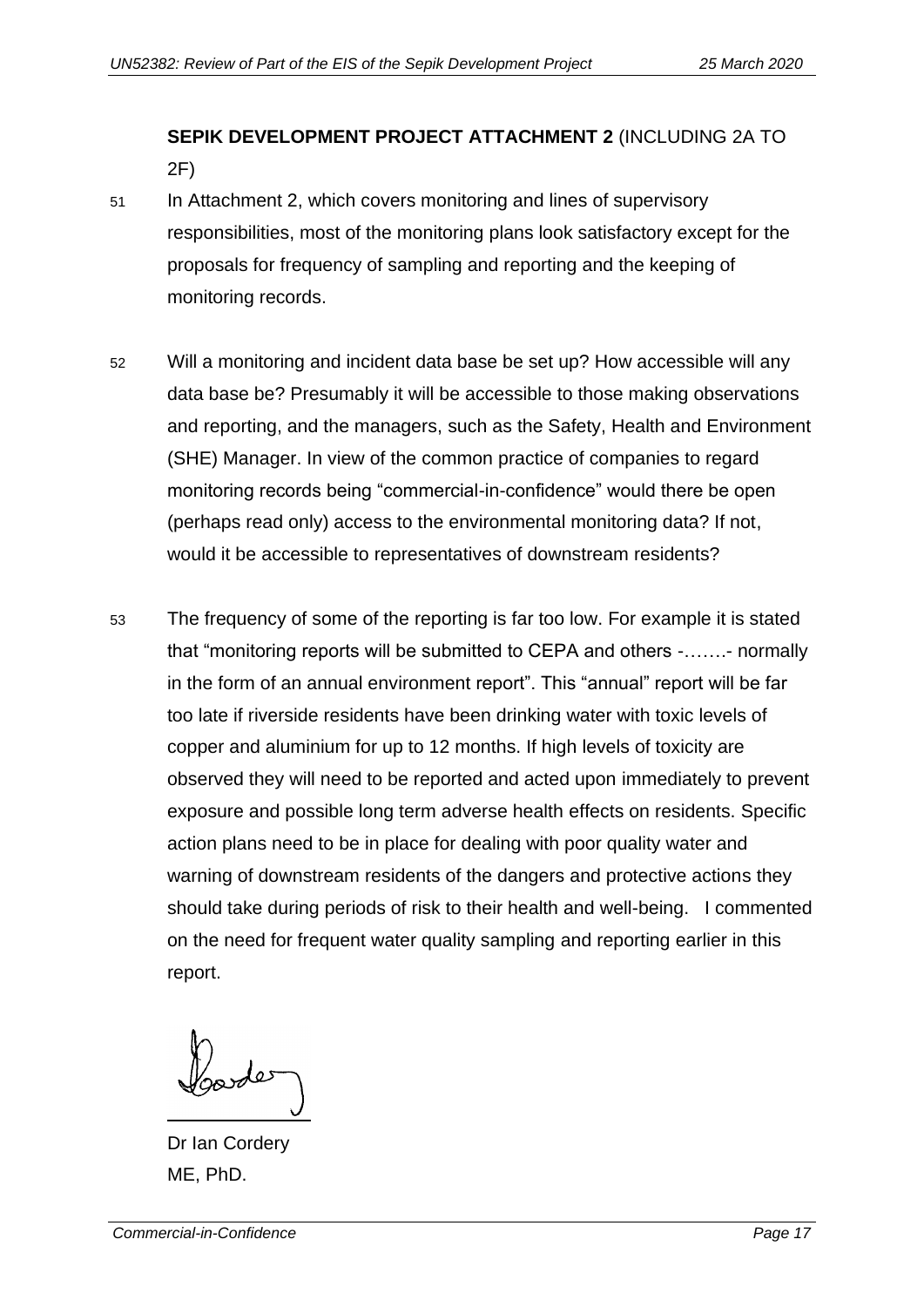### **APPENDIX A**

#### **Curriculum Vitae**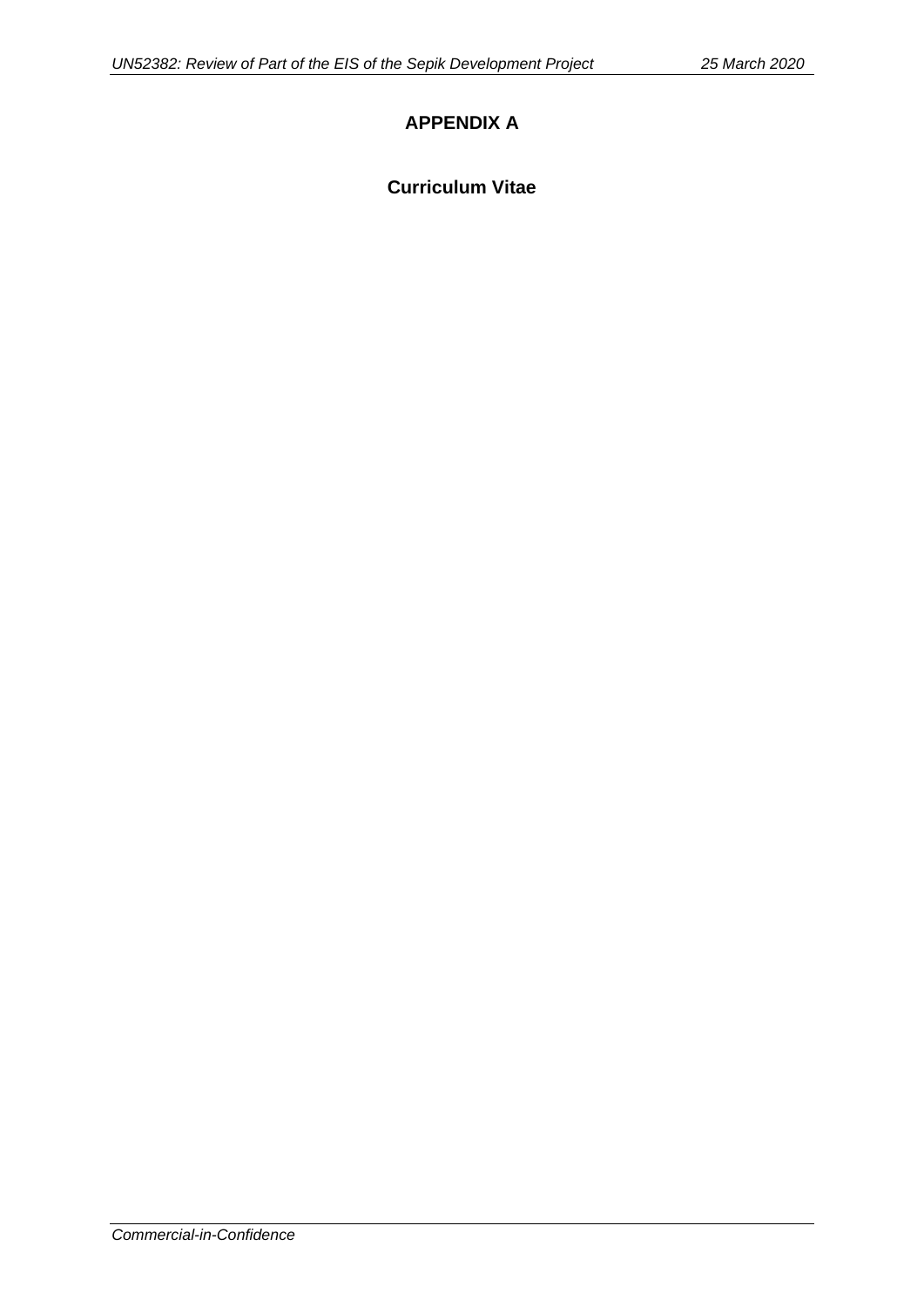



**Expert Opinion Services** 

# **Expert Opinion Services**

| <b>CURRICULUM VITAE</b>                                | Dr Ian CORDERY                                                                                                                                                                  |
|--------------------------------------------------------|---------------------------------------------------------------------------------------------------------------------------------------------------------------------------------|
| <b>Qualifications</b>                                  | B.E., Hons Class II, The University of New South Wales, 1963.<br>M.E., The University of New South Wales, 1967.<br>$\bullet$<br>Ph.D., The University of New South Wales, 1970. |
| <b>Present Position</b>                                | <b>Visiting Associate Professor</b><br>School of Civil and Environmental Engineering<br>The University of New South Wales                                                       |
| <b>Areas of Expertise/</b><br><b>Special Interests</b> | Hydrology<br>Flood estimation/review<br>Water resources<br>Reservoir design<br>Environmental issues for floods<br>Flood plain rules                                             |

• Urban flooding

#### **Relevant Work Experience**

• Professor Cordery has 40 years experience in hydrological design and investigations in a number of countries. Most experience has been in Australia, India and U.S.A. Projects undertaken have involved development and operation of flood forecasting systems, operation of data collection networks, estimation of design floods for spillways, diversion works, bridges and major housing and commercial developments and advising on magnitudes and frequency of dilution flows. In 1992 he was contracted by the World Meteorological Organisation to undertake the terminal review of a UNDP funded project to develop flood forecasting services for the whole of Bangladesh. In 1994 he worked on a UNDP funded project on analysis of hydrological data for the Indian National Institute of Hydrology. In recent years he has conducted research on forecasting of drought using global information such as SOI and ocean temperatures.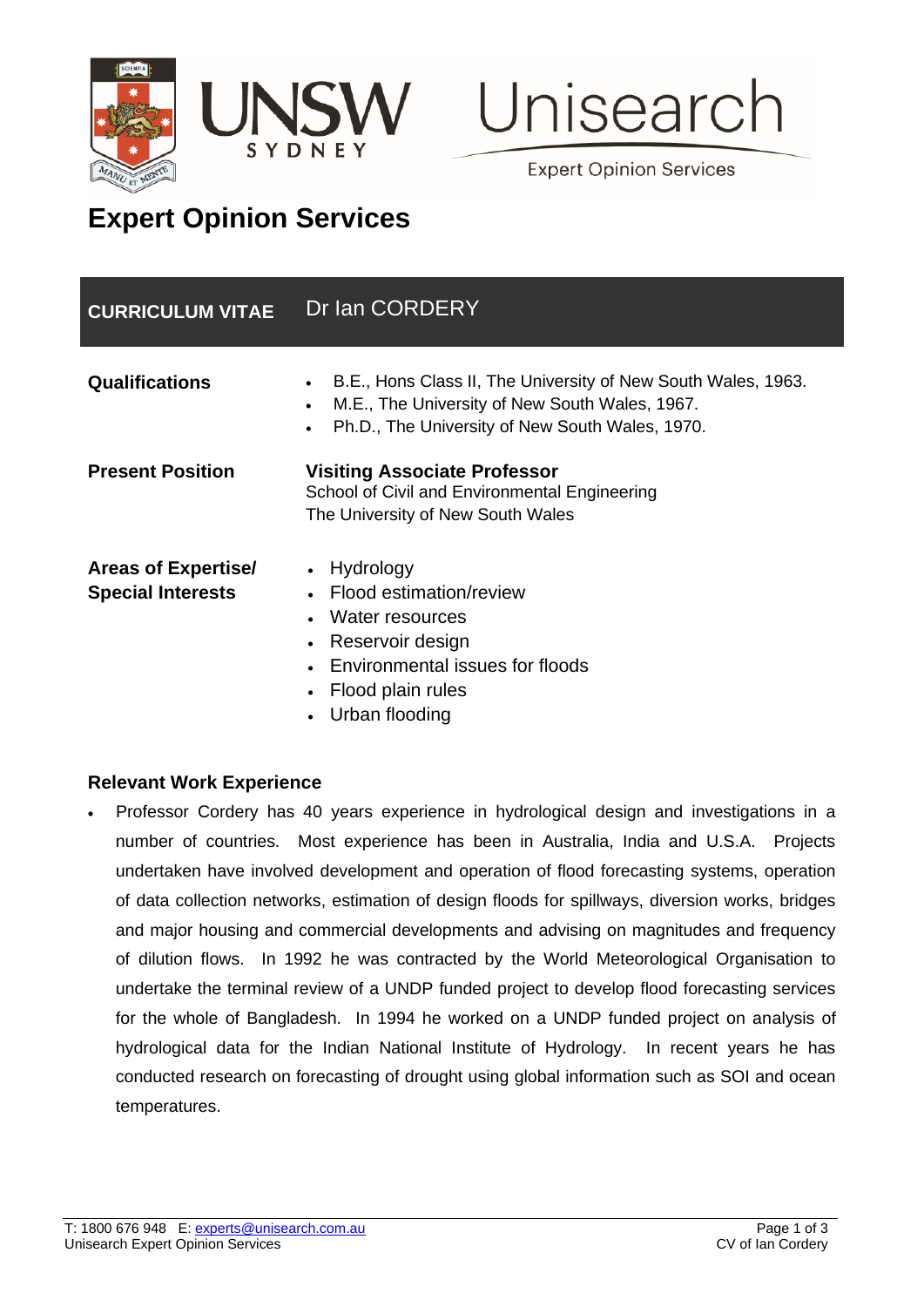• Author of about 150 journals and other learned papers on hydrological science and hydrological design. He is author of chapters on floods and flood estimation in three currently widely used engineering handbooks.

# **Visiting** • Visiting Professor, Department of Civil Engineering, Indian Institute of Science, Bangalore, India, December 1976–March 1977.

- Visiting Professor, School of Hydrology, University of Roorkee, Roorkee, India, December 1980–May 1981.
- Visiting Professor, Department of Agricultural Engineering, Washington State University, U.S.A., July, 1986–January 1987.
- Visiting Fellow, University of Wollongong, July–December 1990.
- Visiting Fellow, Swiss Federal Institute of Technology, Zurich, July–October 1994.
- Visiting Scientist, National Institute of Hydrology, Roorkee, India, November–December 1994.
- Visiting Professor, University of Asmara, Eritrea, March–April 1998.
- Visiting Scientist, Institute of Hydrology, Wallingford, UK, May– July 1998.

## **Professional Experience 1981 – 2001 Associate Professor** School of Civil and Environmental Engineering The University of New South Wales **1971 – 1980 Lecturer, Senior Lecturer** School of Civil and Environmental Engineering The University of New South Wales **1969 – 1970 Research Fellow** Department of Civil Engineering Imperial College University of London **1966 – 1968 Research Fellow** School of Civil Engineering The University of New South Wales